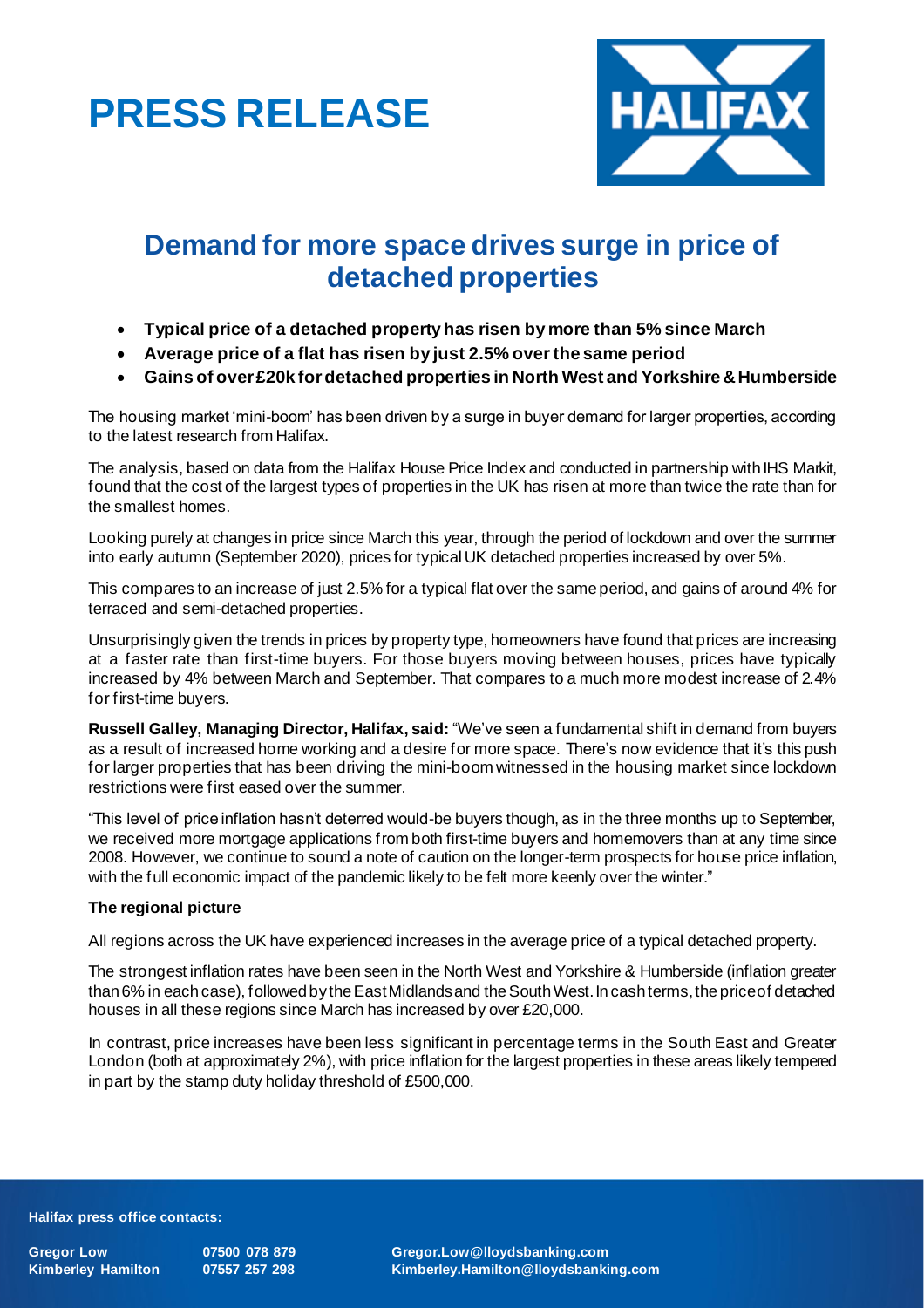



Similar trends have emerged for semi-detached houses, with the West Midlands (4.8%), South West (4.6%), North West (4.1%) and Eastern England (4.0%) leading the way, compared to only modest gains in the South East (2.3%) and Scotland (0.7%).

In contrast, the average price of a flat across the UK has generally increased relatively slowly or in some areas fallen. Data for the six months to September shows that the price of flats in the West Midlands (-0.1%), Yorkshire & Humber (-0.3%) and the South West (-1.6%) are all lower than they were six months ago.

## **Ends**

## **Notes to editors**

**UK house prices: March to September 2020, by property type and buyer type**

|                              | <b>UK</b> | <b>Flat</b> | <b>Terraced</b> | Semi-<br><b>Detached</b> | <b>Detached</b> | <b>First Time</b><br><b>Buyer</b> | Homemover |
|------------------------------|-----------|-------------|-----------------|--------------------------|-----------------|-----------------------------------|-----------|
| % change<br>(since March)    | 3.7%      | 2.5%        | 3.7%            | 4.0%                     | 5.3%            | 2.4%                              | 4.0%      |
| Cash change<br>(since March) | £8,876    | £3.590      | £7,218          | £10,955                  | £24.137         | £4.623                            | £11,615   |
| September<br>average price   | £249,265  | £147,450    | £200,440        | £286,861                 | £477.098        | £197,585                          | £299,170  |





#### **Halifax press office contacts:**

**Gregor Low 07500 078 879 Gregor.Low@lloydsbanking.com Kimberley Hamilton 07557 257 298 Kimberley.Hamilton@lloydsbanking.com**